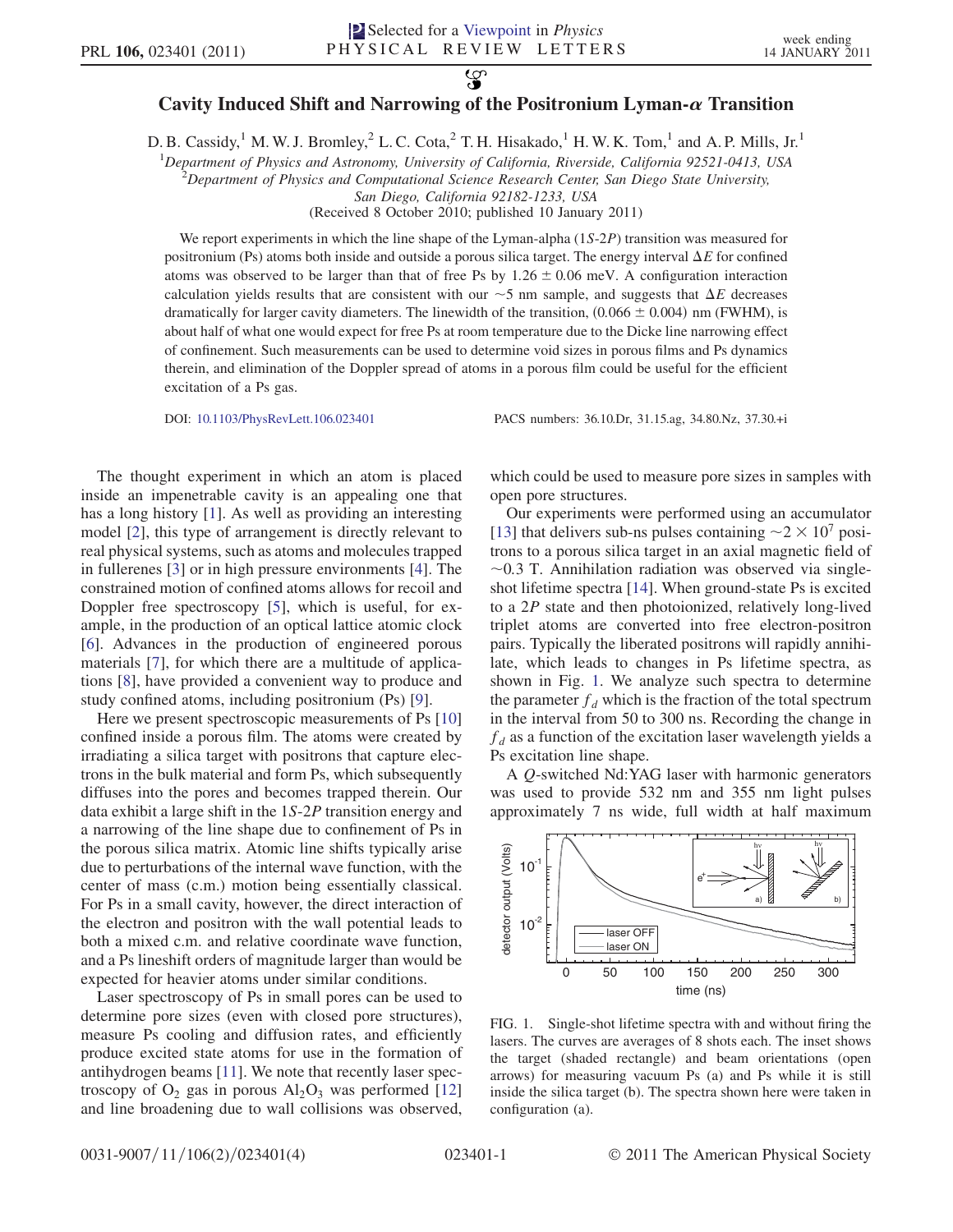(FWHM). The latter was used to pump a dye laser (LD 489 dye) to produce 486 nm light, which was frequency doubled in a beta barium borate (BBO) crystal to produce 243 nm light. The Gaussian line profile had a width of  $(0.004 \pm 0.0002)$  nm (FWHM), with a time width of the target position, and the positron beam diameter was 4 ns. The diameter of the 243 nm beam was  $\sim$ 3 mm at a target position and the positron beam diameter was <sup>&</sup>lt;1 mm. More details concerning the general methodology can be found in Ref. [\[15\]](#page-3-14).

The silica film used here had an open pore structure, a density of  $\sim$ 1.5 g/cm<sup>3</sup> and a nominal pore diameter of  $\sim$ 5 nm [16]. The target could be irradiated in two configu--rations, as indicated in Fig. [1](#page-0-0). With the laser parallel to the  $\sim$  5 nm [[16](#page-3-15)]. The target could be irradiated in two configutarget surface only Ps in vacuum could be excited, whereas when the target was rotated by  $\sim$ 45 $\degree$  the laser entered the silica, and Ps could be excited while inside the film [17] silica, and Ps could be excited while inside the film [\[17\]](#page-3-16). This was possible because the time taken for Ps to diffuse out into the vacuum may be of the order of the Ps lifetime in the pore, which in the present case is  $>50$  ns [[16](#page-3-15)].

Figure [2](#page-1-0) shows measurements of the 1S-2<sup>P</sup> line shape made with the target perpendicular (a) and at  $\sim$ 45° (b) and  $(c)$  to the positron beam axis. Single-shot lifetime spectra (c) to the positron beam axis. Single-shot lifetime spectra were used to determine the parameter  $S(\lambda) \equiv (f_{\text{off}}$  $f_{on}$ )/ $f_{off}$ , where  $f_{off}(on)$  refers to  $f_d$  measured with the lasers of  $f_{on}$ ). Measurements were made with the lasers lasers off (on). Measurements were made with the lasers fired at the same time as the positron pulse (''prompt'') or with a delay of 20 ns ("delayed"). Figure  $2(a)$  shows

<span id="page-1-0"></span>

<span id="page-1-1"></span>FIG. 2 (color online). Lineshapes measured for Ps in vacuum (a) and with the laser incident on the target material (b) and (c). The lasers were either prompt (filled circles) or delayed (open circles) as explained in the text. The data may be decomposed into two Gaussians, corresponding to Ps inside (dashed lines) and outside (dotted lines) the cavity. The bandwidth of the laser  $\sim 0.004$  nm is shown in (c), shifted for clarity.<br>Each data point is from a single shot with uniform error bars Each data point is from a single shot, with uniform error bars determined from the assumption that the chisquare per degree of freedom should be 1 for the fitted curves. A background has been subtracted in (b) and (c) but not in (a).

measurements of vacuum Ps in which we observe a Doppler broadened line shape centered at a mean wavelength  $\lambda_0 = (243.008 \pm 0.002)$  nm (vacuum wavelengths are quoted) differing by 0.016 nm from the 1S-2<sup>P</sup> wavelength  $(243.024 \pm 0.002)$  nm, where the error is due to the variation in energy across the 2<sup>P</sup> manifold and possible Zeeman-Stark shifts [\[18\]](#page-3-17). The discrepancy is due to uncertainty in the absolute wavelength calibration. The Doppler width,  $(0.16 \pm 0.02)$  nm, is due to the conversion of the Ps confinement energy to kinetic energy upon ejection from the pores (see Ref. [[15](#page-3-14)]).

A very different situation was observed when the target was rotated so that the laser light passed through the sample. In this case a resonant line was still observed, but it was shifted from the vacuum position. The line shape was also quite asymmetrical, and for the delayed data it is clear that there are two distinct Ps populations, neither of which is centered at the unperturbed 1S-2<sup>P</sup> transition wavelength. The measurements can be decomposed into a sum of two Gaussians, as indicated in Figs. [2\(b\)](#page-1-1) and [2\(c\)](#page-1-1). The shorter wavelength components (dashed lines) centered at  $\lambda_b = (242.948 \pm 0.007)$  and  $\lambda_c = (242.948 \pm 0.007)$ 0.002) have FWHM's  $\Delta \lambda_b = (0.088 \pm 0.008)$  and  $\Delta \lambda_c =$  $(0.061 \pm 0.004)$  nm. The average 1S-2P interval observed is thus  $(1.26 \pm 0.06)$  meV more than the unperturbed interval. These lines are due to Ps atoms probed while they are inside the silica film.

The longer wavelength components (dotted lines in Fig. [2\)](#page-1-0) correspond to free Ps in vacuum. These lines are shifted to wavelengths longer than  $\lambda_0$  [by  $(0.034 \pm$ 0.018) nm and  $(0.029 \pm 0.006)$  nm in panels (b) and (c), respectively] because the Ps is, on average, moving towards the laser. The corresponding line widths,  $(0.092 \pm$ 0.026) and  $(0.080 \pm 0.013)$  nm, are primarily due to the angular divergence of the nearly monoenergetic Ps [[15](#page-3-14)].

The lowest energy level of a ground-state Ps atom in an infinite spherical potential well of diameter  $2R_0$  is  $E_0 \approx 750 \text{ meV} \times (1 \text{ nm}/2R_0)^2$  relative to the vacuum<br>[15] Since the radius of a 2P Ps atom is larger than that [\[15\]](#page-3-14). Since the radius of a 2<sup>P</sup> Ps atom is larger than that of a 1S atom by  $\sim$  3 Bohr radii  $a_0$ , one would expect the 2P energy level to be higher by a factor of order unity times 2P energy level to be higher by a factor of order unity times  $\Delta E_0 = 6E_0a_0/R_0$ . Thus, in a 5 nm diameter pore with  $E_0 \sim 30$  meV,  $\Delta E_0 = 3.6$  meV.<br>A more realistic determination

A more realistic determination of the cavity shift of the 1S-2<sup>P</sup> transition must include not only the perturbation of the center of mass, but also the effect of the external potential on the relative coordinate wave function. We have undertaken ab initio calculations of a Ps atom confined in model cavities using the configuration interaction (CI) method. Without the benefit of reducing the two-body problem to an effective one-body problem, these are challenging two-body calculations due to the positron-electron localization [\[19](#page-3-18)]. Wave functions built using single particle orbitals about the center of the cavity require the inclusion of high values of angular momenta [\[20](#page-3-19)], here  $l = 0, \ldots, 12$ .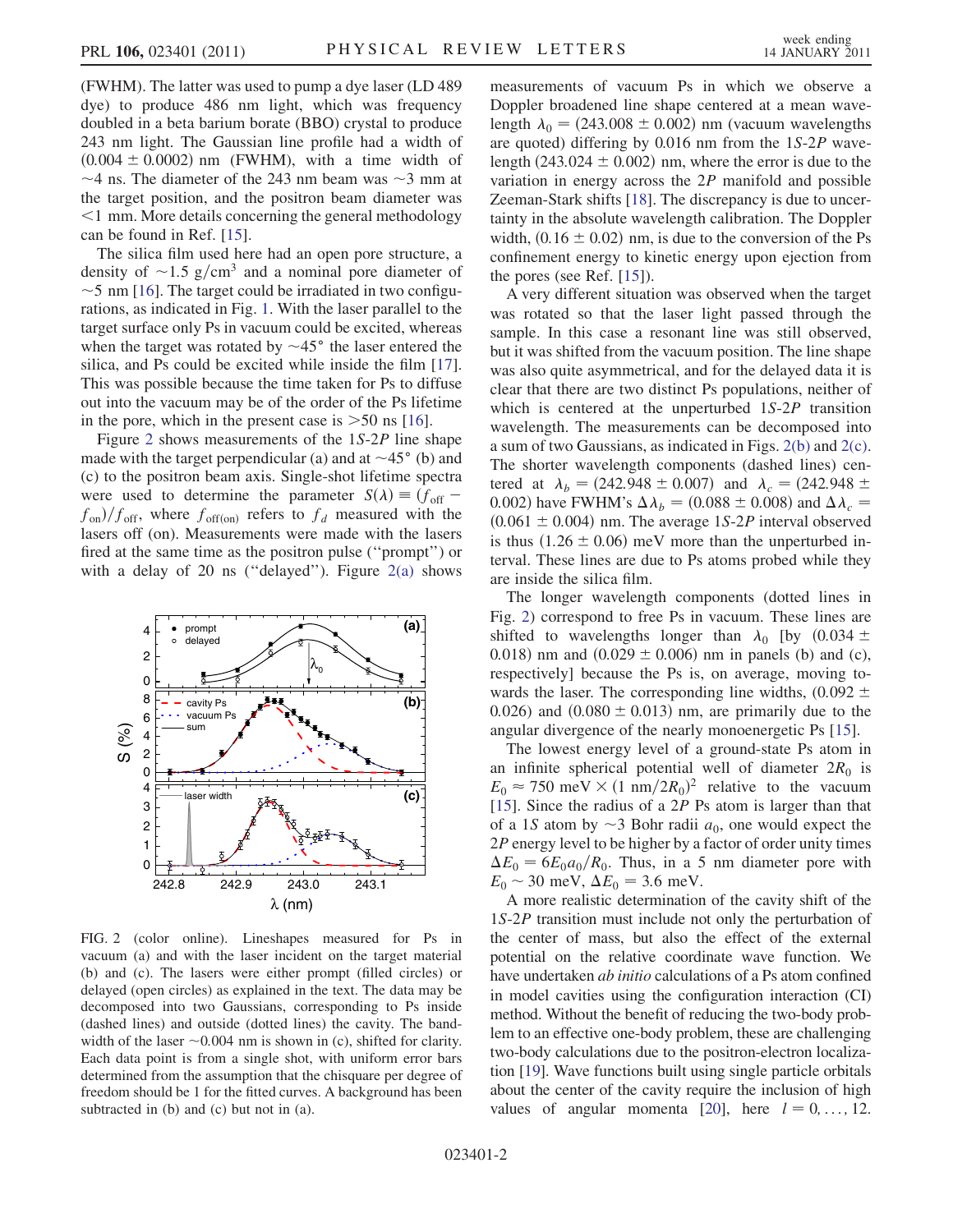Estimates of the complete basis-set limit were also obtained using extrapolation methods as developed for CI calculations of positronic atoms [\[21](#page-3-20)] and helium [[22\]](#page-3-21).

The CI method, as applied to the  $e^+/e^-$  in a central (atomic) potential problem, has been explored in depth previously [[23\]](#page-3-22). A brief description is given here as it is applied to a cavity. The nonrelativistic Hamiltonian includes, besides the interparticle Coulomb potential, a Woods-Saxon-like cavity potential  $V_c(r) = V_0\{1 - \frac{1}{1 + \epsilon}\}$  $\exp\{(r-R_0)/x_0\})$  where  $2V_0$  is the height of the Ps-cavity wall potential located at diameter  $2R_0$ , r is the electron or positron coordinate, and the potential varies over a length  $x_0$ . The CI wave function with total angular momentum, L, and spin S is a linear combination of single particle  $e^+/e^$ orbitals, written as a product of a spherical harmonic and a Laguerre-type radial orbital (LTO). The basis set is built with  $N_{\text{max}}$  LTOs per partial wave, up to a maximum angular momentum  $L_{\text{max}}$ . The LTO exponents were optimized in a calculation of the <sup>1</sup>S<sup>e</sup> ground state with  $L_{\text{max}} =$ 12 and  $N_{\text{max}} = 10$ , with  $2R_0 = 3$  nm,  $V_0 = 0.5$  eV and  $x_0 = 0.0529$  nm.<br>Computational

Computational validations were performed on ''free'' space positronium ( $V_0 = 0$ ) with  $L_{\text{max}} = 12$  and  $N_{\text{max}} =$ 35 in both  ${}^{1}S^{e}$  and  ${}^{1}P^{o}$  channels (with 15925 and 29400 configurations, respectively). In atomic units,  $E({}^{1}S^{e}) =$  -0.232.052 which lies below that of a previous Gaussian- $-0.232 052$ , which lies below that of a previous Gaussiantype orbital calculation  $(-0.211\,398)$  [[19\]](#page-3-18). After eliminating dipole-inaccessible states that consist of Ps(1S) orbiting  $r = 0$  in a *p*-wave (as positronic atoms also prefer [\[24](#page-3-23)]) we obtain  $E(^{1}P^{\circ}) = -0.059738$ , i.e., a transition energy<br>of  $\Delta F = 4.689$  eV, which is within 10% of the exact of  $\Delta E = 4.689$  eV, which is within 10% of the exact (5.102 eV). Calculations with  $L_{\text{max}} = 10$  and 11 were then performed, and an extrapolation to  $L_{\text{max}} \rightarrow \infty$  obtained using "method p" of Ref. [[21\]](#page-3-20), which resulted in  $E(^{1}S^{e}) =$  -0.252.071 and  $\Delta F = 5.170$  eV. Furthermore to obtain  $-0.252 071$  and  $\Delta E = 5.170$  eV. Furthermore, to obtain an estimate of the complete basis-set limit,  $N_{\text{max}} = 33, 34,$ 35 calculations were performed and extrapolations in both  $N_{\text{max}} \rightarrow \infty$  and  $L_{\text{max}} \rightarrow \infty$  gave  $\Delta E = 5.138$  eV.<br>Figure 3 shows the calculated change in the

Figure [3](#page-2-0) shows the calculated change in the transition energy induced by various cavity sizes, relative to the free-space calculation,  $\delta \varepsilon (V_0, R_0) = \Delta E(V_0, R_0) - \Delta F(V_0 = 0)$ . Since the height of the Ps-cavity potential  $\Delta E(V_0 = 0)$ . Since the height of the Ps-cavity potential

<span id="page-2-0"></span>

FIG. 3. The change of the Ps 1S-2<sup>P</sup> transition energy as a function of the cavity diameter  $(2R_0)$ . Data are given for cavity potential barrier heights,  $2V_0 = 1$  eV (squares) and 3 eV (circles). The dashed line indicates the measured shift.

for solid  $SiO<sub>2</sub>$  is known to be between 1 and 3 eV [[25\]](#page-3-24), the barrier height *per particle*  $V_0$  was chosen to be 0.5 and 1.5 eV. The explicit calculations appear to provide a lower bound on the shift  $\delta \varepsilon(V_0, R_0)$ , as two estimates<br>of the basis-set limits were also obtained using the of the basis-set limits were also obtained using the aforementioned extrapolation procedures for each  $V_0$ and  $R_0$ . Relatively large extrapolated shifts are obtained, however, and even the  $L_{\text{max}} \rightarrow \infty$  corrections are likely to be overestimated, as previous studies of ''method p'' indicate [[21](#page-3-20)]. This is exacerbated by the slow convergence of the shift with respect to both  $N_{\text{max}}$  and  $L_{\text{max}}$  [[26](#page-3-25)]. From these results, the measured 1S-2<sup>P</sup> cavity shift of 1.3 meV therefore corresponds to a cavity diameter of  $(5.25 \pm$  $0.75$  nm.

The sharp change in slope of the calculated cavity 1S-2<sup>P</sup> interval at  $\sim$  5 nm diameter appears not to be an artefact of the calculations. Rather, this is a result of the differing the calculations. Rather, this is a result of the differing diameters of the cavity 1<sup>S</sup> versus 2<sup>P</sup> states. Although their eigenenergies are only slightly changed from the free Ps levels, the wave functions of both the 1<sup>S</sup> and 2<sup>P</sup> cavity states are very different compared to those of free atoms. The 1<sup>S</sup> state, which is deeply bound by the Coulomb interaction, has a c.m. that is strongly concentrated in the middle of the cavity potential (e.g.,  $\langle r_e \rangle = \langle r_p \rangle \approx 7$  a.u. for  $2V_0 = 1$  eV and  $2R_0 = 4$  nm), and tends to keep away from the walls. The  $2P$  state, due to its angular momentum, surprisingly fills up the cavity (e.g.,  $\langle r_e \rangle = \langle r_n \rangle \approx 17$  a.u.). This is related to its having an internal energy (  $-13.6 \text{ eV}/8$ ) that is comparable to the cavity potential barrier. Thus, the  $2P$  c.m. is able to tunnel into the barrier, experiencing more of a perturbation which increases the energy of the 2P more than the 1S state. For cavity diameters beyond a few times  $\langle r_e \rangle$  (i.e., 5 nm) the difference in the behavior of the 1<sup>S</sup> and 2<sup>P</sup> wave functions diminishes abruptly, as does the magnitude of the cavity shift. This effect emerges clearly from the calculations, despite the uncertainty in the absolute values of  $\delta \varepsilon(V_0, R_0)$ .<br>We do not expect any significant occupation

We do not expect any significant occupation of excited cavity states for thermalized Ps (that is, Ps that is no longer losing energy by collisions with the walls [[15\]](#page-3-14)). Also, the time taken for Ps to thermalize in a cavity of diameter -the downshifted prompt data [Fig. [2\(b\)](#page-1-1)] are almost cer- $\sim$ 5 nm is of the order of 10 ns [\[27\]](#page-3-26). As a result, tainly due to nonthermal Ps that is not all in the cavity ground state, and the downshifted delayed data [Fig. [2\(c\)\]](#page-1-1) to thermalized Ps that is in the cavity ground state. These lines indicate that  $\Delta E$  does not depend greatly on whether the ground or first center of mass excited state of the cavity is occupied. We note that, since only stationary states are included, the CI calculation does not address this observation. Neither does it take into account any effects due to van der Waals-type wall interactions [\[28\]](#page-3-27). However, based on the shift of optical transitions for atoms held near a wall [[29](#page-3-28)], this effect should be at least an order of magnitude smaller than our observed cavity shift.